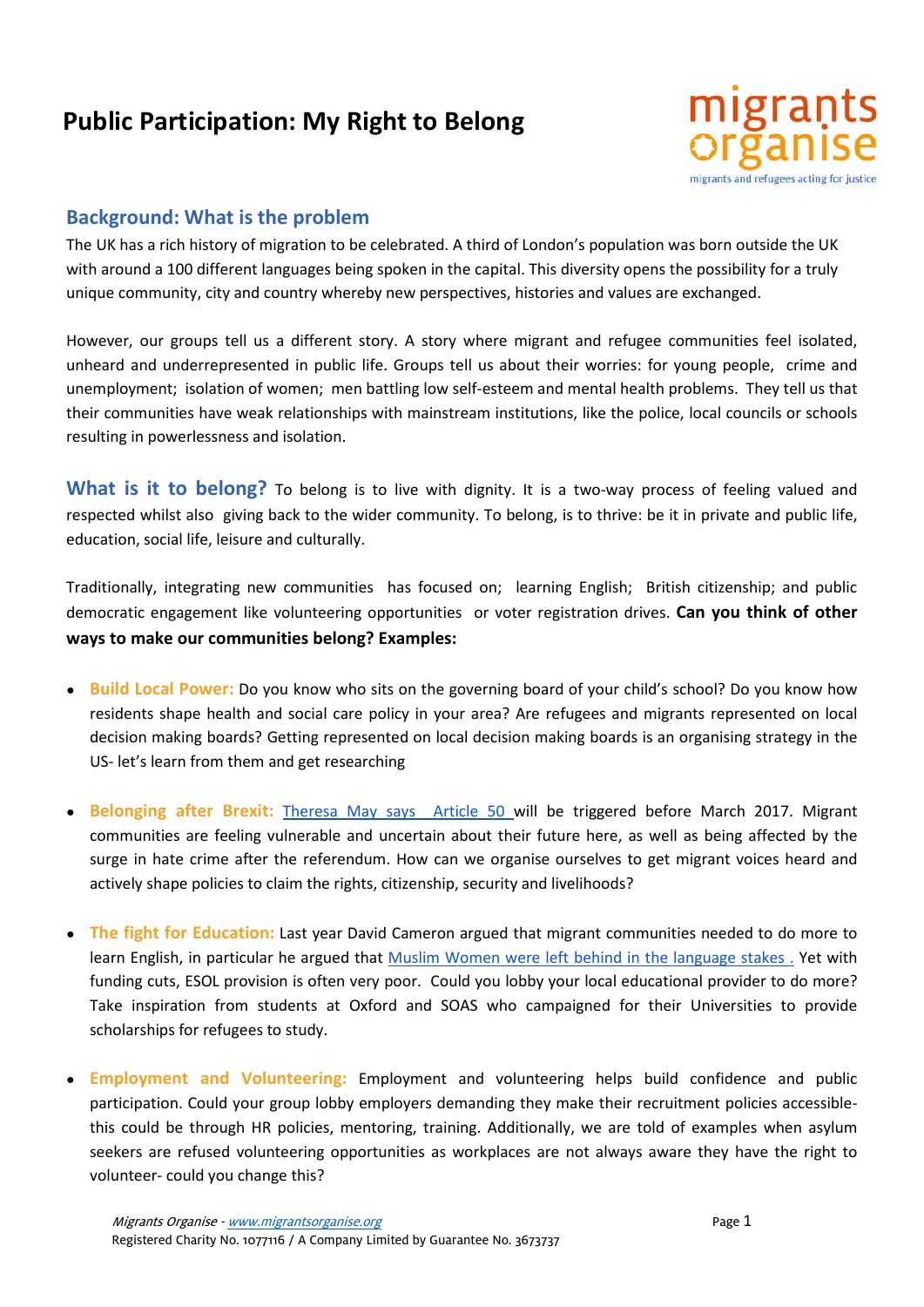# **Public Participation: My Right to Belong**



● **Voter Registration drives:** If we want to be experts in voter registration drives in time for the next General Election- we need to start now! [There are local elections coming up in 2017. V](http://www.electoralcommission.org.uk/find-information-by-subject/elections-and-referendums/upcoming-elections-and-referendums)oter registration is a good way of discussing rights, power and participation.

### **Why does this matter?**

This year's referendum result exposed a lot of deep rooted tensions- increase in hate crime and the disenfranchisement of the white working classes. Migrant and refugee communities are feeling vulnerableexposed to hate and unclear on their future. Now is the time to build confidence and public representation.

### **What are the political opportunities?**

The government will be negotiating the terms of leaving the EU which will impact the lives of everyone in the UK. How can we build our power and influence to secure the rights of migrant communities to remain in the UK?

Additionally, the Mayor of London Sadiq Khan has [recently appointed a Deputy Mayor for Social Integration.](https://www.london.gov.uk/press-releases/mayoral/mayor-appoints-deputy-mayor-for-social-integration)  This is something we campaigned for as members of London Citizens. How can London groups influence the Mayoral office to ensure their voices are heard within the new strategy for London communities?

### **Who is working on this already?**

There are lots of organisations doing work in this area- have a look to see what their strengths and weaknesses are and how we could add value by using a community organising approach.

- **Local councils** Research your local borough council to understand local decision making structures
- [Mayor of London-](https://www.london.gov.uk/) has recently appointed a Deputy Mayor for Deputy Mayor for Social Integration, Social Mobility and Community Engagement, Matthew Ryder QC. Can we build a relationship with him?
- **[AIRE Centre -](http://www.airecentre.org/)** specialising in European's rights, published papers on how Brexit could affect migrants in UK
- **[Citizens UK](http://www.citizensuk.org/) -** national community organising alliance- taking action on civic engagement and the refugee crisis
- [British Futures-](http://www.britishfuture.org/) Think Tank reporting on relevant issues like, UK post Brexit; Citizenship and life in the UK
- [Refugee Council r](https://www.refugeecouncil.org.uk/rij)un a programme called' Refugees into Jobs:<https://www.refugeecouncil.org.uk/rij>
- [Breaking Barriers-](http://www.breaking-barriers.co.uk/) a charity focused on getting refugees into work through 121 advice and building relationships with corporate partners
- [Action for ESOL: c](http://actionforesol.org/)ampaigning to secure ESOL
- [Article 26 \(Helena Kennedy Foundation\):](http://article26.hkf.org.uk/) campaigning for educational bursaries for refugees and asylum seekers
- [Operation Black Vote: T](http://www.obv.org.uk/)he power of voting and political participation, focusing on minority communities
- [Operation Traveller Vote: T](http://travellermovement.org.uk/index.php/campaigns/operation-traveller-vote/)he power of voting and political participation, focusing on traveller communities